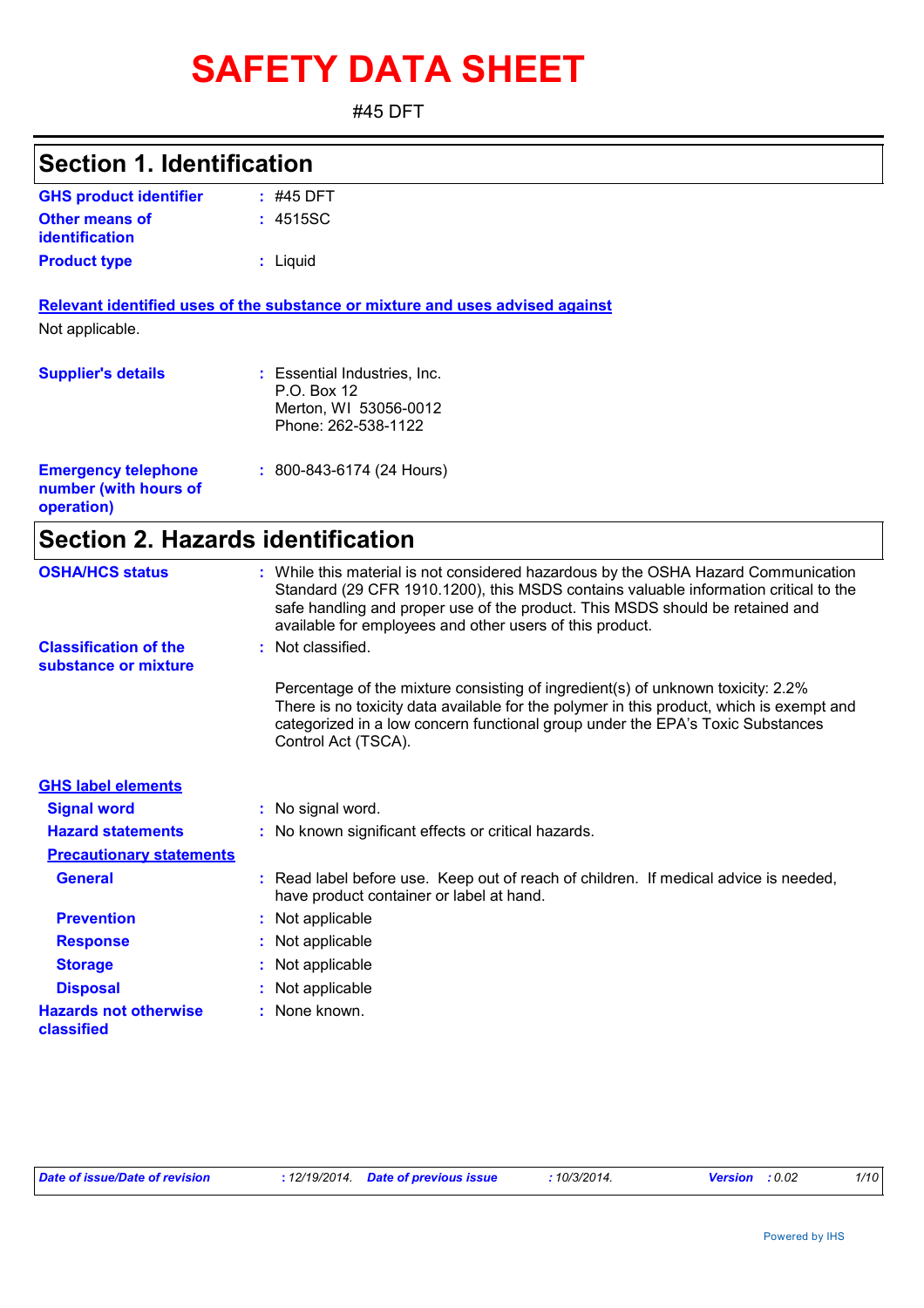### **Section 3. Composition/information on ingredients**

#### **Other means of identification Substance/mixture**

**:** Mixture

**:** Not available

#### **CAS number/other identifiers**

| <b>CAS number</b>   | : Not applicable |
|---------------------|------------------|
| <b>Product code</b> | : 4515SC         |

Any concentration shown as a range is to protect confidentiality or is due to batch variation.

**There are no ingredients present which, within the current knowledge of the supplier and in the concentrations applicable, are classified as hazardous to health or the environment and hence require reporting in this section. Occupational exposure limits, if available, are listed in Section 8.**

### **Section 4. First aid measures**

#### **Description of necessary first aid measures**

| <b>Eye contact</b>  | : Immediately flush eyes with plenty of water, occasionally lifting the upper and lower<br>eyelids. Check for and remove any contact lenses. Get medical attention if irritation<br>occurs.                                                                                                                                                            |
|---------------------|--------------------------------------------------------------------------------------------------------------------------------------------------------------------------------------------------------------------------------------------------------------------------------------------------------------------------------------------------------|
| <b>Inhalation</b>   | : Remove victim to fresh air and keep at rest in a position comfortable for breathing. Get<br>medical attention if symptoms occur.                                                                                                                                                                                                                     |
| <b>Skin contact</b> | : Flush contaminated skin with plenty of water. Remove contaminated clothing and<br>shoes. Get medical attention if symptoms occur.                                                                                                                                                                                                                    |
| <b>Ingestion</b>    | : Wash out mouth with water. Remove victim to fresh air and keep at rest in a position<br>comfortable for breathing. If material has been swallowed and the exposed person is<br>conscious, give small quantities of water to drink. Do not induce vomiting unless<br>directed to do so by medical personnel. Get medical attention if symptoms occur. |

#### **Most important symptoms/effects, acute and delayed**

| <b>Potential acute health effects</b> |                                                                                                                                |
|---------------------------------------|--------------------------------------------------------------------------------------------------------------------------------|
| Eye contact                           | : No known significant effects or critical hazards.                                                                            |
| <b>Inhalation</b>                     | : No known significant effects or critical hazards.                                                                            |
| <b>Skin contact</b>                   | : No known significant effects or critical hazards.                                                                            |
| <b>Ingestion</b>                      | : No known significant effects or critical hazards.                                                                            |
| <b>Over-exposure signs/symptoms</b>   |                                                                                                                                |
| Eye contact                           | : No specific data.                                                                                                            |
| <b>Inhalation</b>                     | : No specific data.                                                                                                            |
| <b>Skin contact</b>                   | : No specific data.                                                                                                            |
| <b>Ingestion</b>                      | : No specific data.                                                                                                            |
|                                       |                                                                                                                                |
|                                       | Indication of immediate medical attention and special treatment needed, if necessary                                           |
| Notes to physician                    | : Treat symptomatically. Contact poison treatment specialist immediately if large<br>quantities have been ingested or inhaled. |
| <b>Specific treatments</b>            | : No specific treatment.                                                                                                       |
| <b>Protection of first-aiders</b>     | : No action shall be taken involving any personal risk or without suitable training.                                           |
|                                       |                                                                                                                                |

#### **See toxicological information (Section 11)**

|--|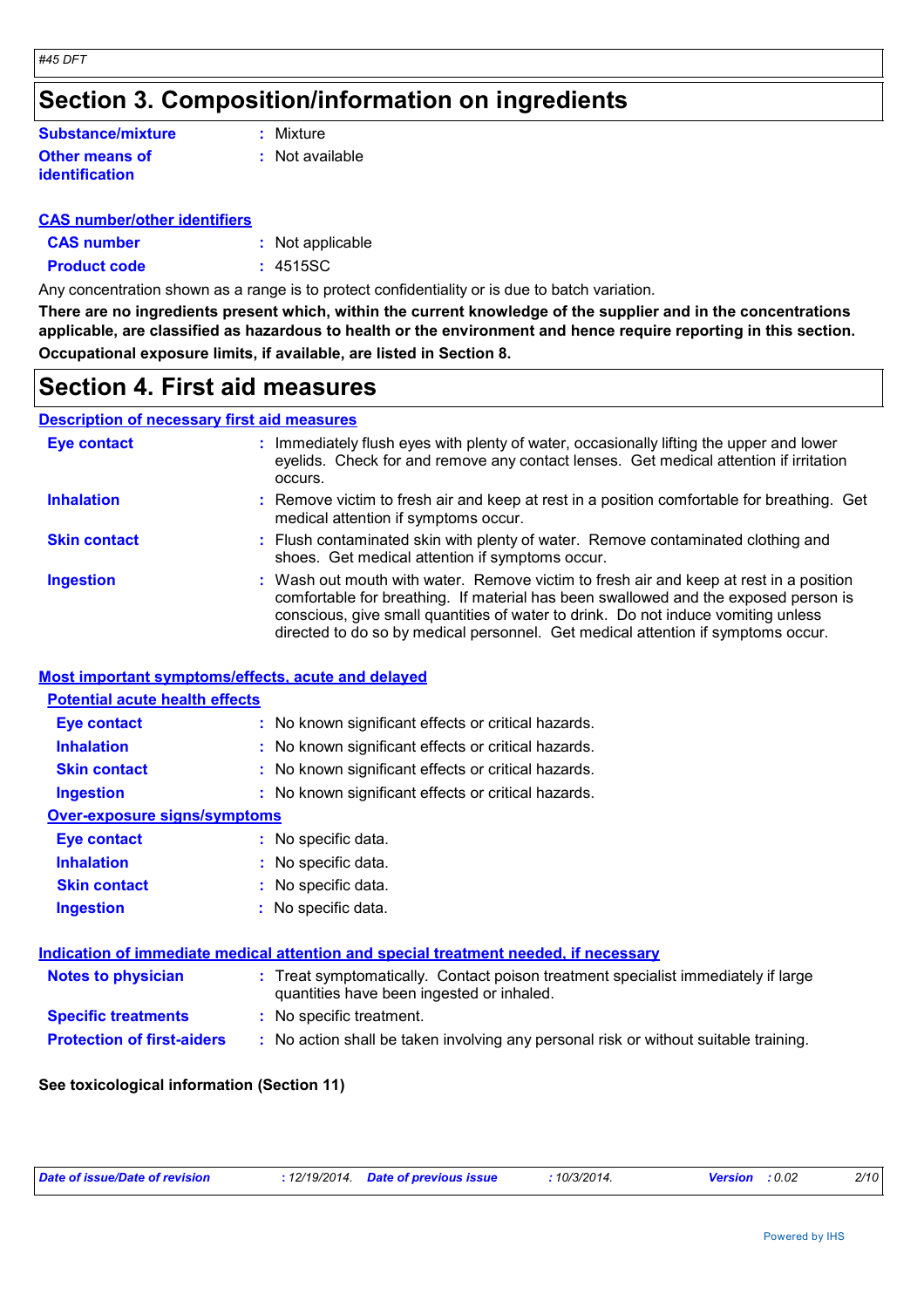# **Section 5. Fire-fighting measures**

| <b>Extinguishing media</b>                               |                                                                                                                                                                                                     |
|----------------------------------------------------------|-----------------------------------------------------------------------------------------------------------------------------------------------------------------------------------------------------|
| <b>Suitable extinguishing</b><br>media                   | : Use an extinguishing agent suitable for the surrounding fire.                                                                                                                                     |
| <b>Unsuitable extinguishing</b><br>media                 | : None known.                                                                                                                                                                                       |
| <b>Specific hazards arising</b><br>from the chemical     | : In a fire or if heated, a pressure increase will occur and the container may burst.                                                                                                               |
| <b>Hazardous thermal</b><br>decomposition products       | : No specific data.                                                                                                                                                                                 |
| <b>Special protective actions</b><br>for fire-fighters   | : Promptly isolate the scene by removing all persons from the vicinity of the incident if<br>there is a fire. No action shall be taken involving any personal risk or without suitable<br>training. |
| <b>Special protective</b><br>equipment for fire-fighters | : Fire-fighters should wear appropriate protective equipment and self-contained breathing<br>apparatus (SCBA) with a full face-piece operated in positive pressure mode.                            |

# **Section 6. Accidental release measures**

|                                                              |  | <b>Personal precautions, protective equipment and emergency procedures</b>                                                                                                                                                                                                                                                                                                                                                                                                                                                                                                                 |
|--------------------------------------------------------------|--|--------------------------------------------------------------------------------------------------------------------------------------------------------------------------------------------------------------------------------------------------------------------------------------------------------------------------------------------------------------------------------------------------------------------------------------------------------------------------------------------------------------------------------------------------------------------------------------------|
| For non-emergency<br>personnel                               |  | : No action shall be taken involving any personal risk or without suitable training.<br>Evacuate surrounding areas. Keep unnecessary and unprotected personnel from<br>entering. Do not touch or walk through spilled material. Put on appropriate personal<br>protective equipment.                                                                                                                                                                                                                                                                                                       |
| For emergency responders                                     |  | : If specialised clothing is required to deal with the spillage, take note of any information<br>in Section 8 on suitable and unsuitable materials. See also the information in "For non-<br>emergency personnel".                                                                                                                                                                                                                                                                                                                                                                         |
| <b>Environmental precautions</b>                             |  | : Avoid dispersal of spilled material and runoff and contact with soil, waterways, drains<br>and sewers. Inform the relevant authorities if the product has caused environmental<br>pollution (sewers, waterways, soil or air).                                                                                                                                                                                                                                                                                                                                                            |
| <b>Methods and materials for containment and cleaning up</b> |  |                                                                                                                                                                                                                                                                                                                                                                                                                                                                                                                                                                                            |
| <b>Small spill</b>                                           |  | : Stop leak if without risk. Move containers from spill area. Dilute with water and mop up<br>if water-soluble. Alternatively, or if water-insoluble, absorb with an inert dry material and<br>place in an appropriate waste disposal container. Dispose of via a licensed waste<br>disposal contractor.                                                                                                                                                                                                                                                                                   |
| <b>Large spill</b>                                           |  | : Stop leak if without risk. Move containers from spill area. Prevent entry into sewers,<br>water courses, basements or confined areas. Wash spillages into an effluent treatment<br>plant or proceed as follows. Contain and collect spillage with non-combustible,<br>absorbent material e.g. sand, earth, vermiculite or diatomaceous earth and place in<br>container for disposal according to local regulations (see Section 13). Dispose of via a<br>licensed waste disposal contractor. Note: see Section 1 for emergency contact<br>information and Section 13 for waste disposal. |

## **Section 7. Handling and storage**

| <b>Precautions for safe handling</b>             |                                                                                                                                                                                                                                                                                                                                                               |             |                |       |      |
|--------------------------------------------------|---------------------------------------------------------------------------------------------------------------------------------------------------------------------------------------------------------------------------------------------------------------------------------------------------------------------------------------------------------------|-------------|----------------|-------|------|
| <b>Protective measures</b>                       | : Put on appropriate personal protective equipment (see Section 8).                                                                                                                                                                                                                                                                                           |             |                |       |      |
| <b>Advice on general</b><br>occupational hygiene | : Eating, drinking and smoking should be prohibited in areas where this material is<br>handled, stored and processed. Workers should wash hands and face before eating,<br>drinking and smoking. Remove contaminated clothing and protective equipment before<br>entering eating areas. See also Section 8 for additional information on hygiene<br>measures. |             |                |       |      |
| Date of issue/Date of revision                   | <b>Date of previous issue</b><br>:12/19/2014.                                                                                                                                                                                                                                                                                                                 | :10/3/2014. | <b>Version</b> | :0.02 | 3/10 |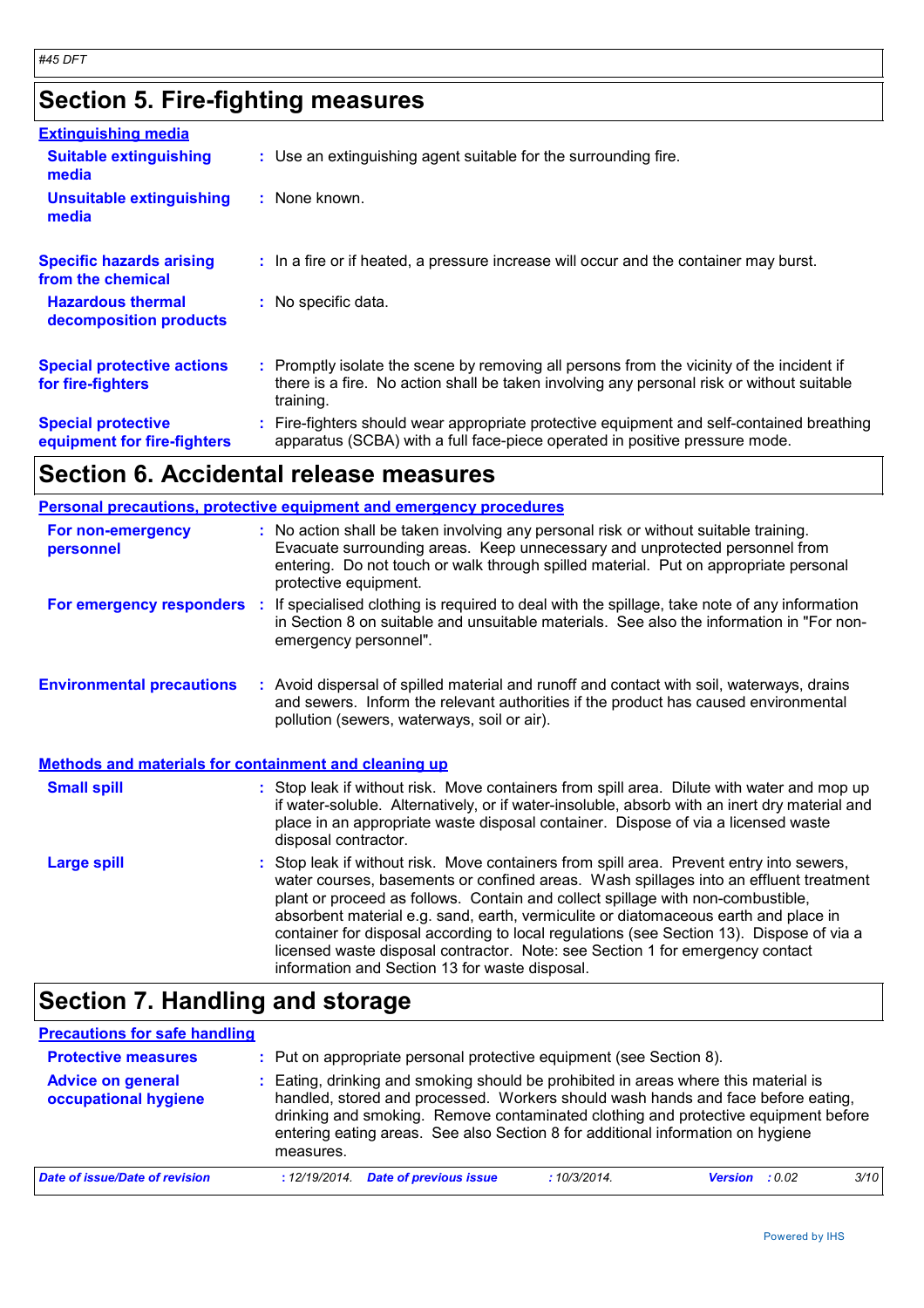**Control parameters**

# **Section 7. Handling and storage**

| including any<br><b>incompatibilities</b> | <b>Conditions for safe storage, :</b> Store in accordance with local regulations. Store in original container protected from<br>direct sunlight in a dry, cool and well-ventilated area, away from incompatible materials<br>and food and drink. Keep container tightly closed and sealed until ready for use.<br>Containers that have been opened must be carefully resealed and kept upright to<br>prevent leakage. Do not store in unlabeled containers. Use appropriate containment to |
|-------------------------------------------|--------------------------------------------------------------------------------------------------------------------------------------------------------------------------------------------------------------------------------------------------------------------------------------------------------------------------------------------------------------------------------------------------------------------------------------------------------------------------------------------|
|                                           | avoid environmental contamination.                                                                                                                                                                                                                                                                                                                                                                                                                                                         |

# **Section 8. Exposure controls/personal protection**

| <b>Occupational exposure limits</b>               |    |                                                                                                                                                                                                                                                                                                                                                                                                   |
|---------------------------------------------------|----|---------------------------------------------------------------------------------------------------------------------------------------------------------------------------------------------------------------------------------------------------------------------------------------------------------------------------------------------------------------------------------------------------|
| None.                                             |    |                                                                                                                                                                                                                                                                                                                                                                                                   |
| <b>Appropriate engineering</b><br><b>controls</b> |    | : Good general ventilation should be sufficient to control worker exposure to airborne<br>contaminants.                                                                                                                                                                                                                                                                                           |
| <b>Environmental exposure</b><br><b>controls</b>  |    | Emissions from ventilation or work process equipment should be checked to ensure<br>they comply with the requirements of environmental protection legislation. In some<br>cases, fume scrubbers, filters or engineering modifications to the process equipment<br>will be necessary to reduce emissions to acceptable levels.                                                                     |
| <b>Individual protection measures</b>             |    |                                                                                                                                                                                                                                                                                                                                                                                                   |
| <b>Hygiene measures</b>                           |    | : Wash hands, forearms and face thoroughly after handling chemical products, before<br>eating, smoking and using the lavatory and at the end of the working period.<br>Appropriate techniques should be used to remove potentially contaminated clothing.<br>Wash contaminated clothing before reusing. Ensure that eyewash stations and safety<br>showers are close to the workstation location. |
| <b>Eye/face protection</b>                        |    | Safety eyewear complying with an approved standard should be used when a risk<br>assessment indicates this is necessary to avoid exposure to liquid splashes, mists,<br>gases or dusts. If contact is possible, the following protection should be worn, unless<br>the assessment indicates a higher degree of protection: safety glasses with side-<br>shields.                                  |
| <b>Skin protection</b>                            |    |                                                                                                                                                                                                                                                                                                                                                                                                   |
| <b>Hand protection</b>                            |    | : Chemical-resistant, impervious gloves complying with an approved standard should be<br>worn at all times when handling chemical products if a risk assessment indicates this is<br>necessary.                                                                                                                                                                                                   |
| <b>Body protection</b>                            | ÷. | Personal protective equipment for the body should be selected based on the task being<br>performed and the risks involved and should be approved by a specialist before<br>handling this product.                                                                                                                                                                                                 |
| <b>Other skin protection</b>                      |    | : Appropriate footwear and any additional skin protection measures should be selected<br>based on the task being performed and the risks involved and should be approved by a<br>specialist before handling this product.                                                                                                                                                                         |
| <b>Respiratory protection</b>                     |    | Use a properly fitted, air-purifying or air-fed respirator complying with an approved<br>standard if a risk assessment indicates this is necessary. Respirator selection must be<br>based on known or anticipated exposure levels, the hazards of the product and the safe<br>working limits of the selected respirator.                                                                          |

| Date of issue/Date of revision | : 12/19/2014 Date of previous issue | 10/3/2014. | <b>Version</b> : 0.02 | 4/10 |
|--------------------------------|-------------------------------------|------------|-----------------------|------|
|                                |                                     |            |                       |      |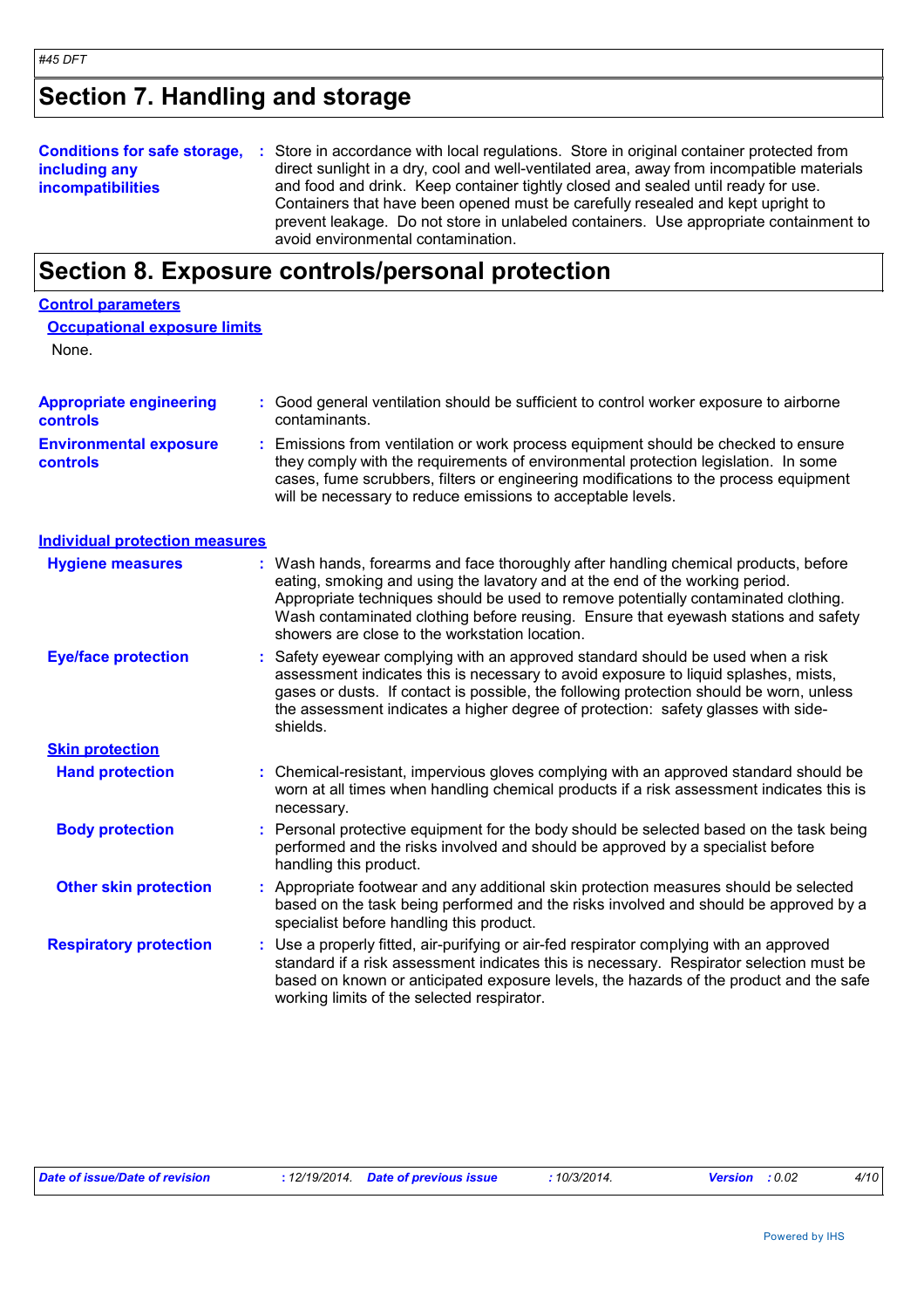# **Section 9. Physical and chemical properties**

| <b>Appearance</b>                                                                                                                               |                                           |  |  |
|-------------------------------------------------------------------------------------------------------------------------------------------------|-------------------------------------------|--|--|
| <b>Physical state</b>                                                                                                                           | : Liquid                                  |  |  |
| <b>Color</b>                                                                                                                                    | $:$ Pink                                  |  |  |
| Odor                                                                                                                                            | : Citrus                                  |  |  |
| <b>Odor threshold</b>                                                                                                                           | : Not available                           |  |  |
| рH                                                                                                                                              | : 8.4                                     |  |  |
| <b>Melting point</b>                                                                                                                            | : $0^{\circ}$ C (32 $^{\circ}$ F)         |  |  |
| <b>Boiling point</b>                                                                                                                            | : $100^{\circ}$ C (212 $^{\circ}$ F)      |  |  |
| <b>Flash point</b>                                                                                                                              | : Closed cup: >93.334°C (>200°F)          |  |  |
| <b>Evaporation rate</b>                                                                                                                         | : Not available                           |  |  |
| <b>Flammability (solid, gas)</b>                                                                                                                | : Not available                           |  |  |
| Lower and upper explosive<br>(flammable) limits                                                                                                 | : Not available                           |  |  |
| <b>Vapor pressure</b>                                                                                                                           | $:$ <4 kPa (<30 mm Hg) [room temperature] |  |  |
| <b>Vapor density</b>                                                                                                                            | : $<$ 1 [Air = 1]                         |  |  |
| <b>Specific gravity</b>                                                                                                                         | $: 1$ g/cm <sup>3</sup>                   |  |  |
| <b>Solubility</b>                                                                                                                               | : Not available                           |  |  |
| <b>Partition coefficient: n-</b><br>octanol/water                                                                                               | : Not available                           |  |  |
| <b>Auto-ignition temperature</b>                                                                                                                | : Not available                           |  |  |
| <b>Viscosity</b>                                                                                                                                | : Not available                           |  |  |
| <b>VOC content</b>                                                                                                                              | : <1                                      |  |  |
| VOCs are calculated following the requirements under 40 CFR, Part 59, Subpart C for Consumer Products and Subpart D for Architectural Coatings. |                                           |  |  |

# **Section 10. Stability and reactivity**

| <b>Reactivity</b>                                   | : No specific test data related to reactivity available for this product or its ingredients.              |
|-----------------------------------------------------|-----------------------------------------------------------------------------------------------------------|
| <b>Chemical stability</b>                           | : The product is stable.                                                                                  |
| <b>Possibility of hazardous</b><br><b>reactions</b> | : Under normal conditions of storage and use, hazardous reactions will not occur.                         |
| <b>Conditions to avoid</b>                          | : No specific data.                                                                                       |
| <b>Incompatible materials</b>                       | : No specific data.                                                                                       |
| <b>Hazardous decomposition</b><br>products          | : Under normal conditions of storage and use, hazardous decomposition products should<br>not be produced. |

| Date of issue/Date of revision | : 12/19/2014. Date of previous issue |  | $10/3/2014$ .<br><b>Version</b> : 0.02 |  | 5/10 |
|--------------------------------|--------------------------------------|--|----------------------------------------|--|------|
|--------------------------------|--------------------------------------|--|----------------------------------------|--|------|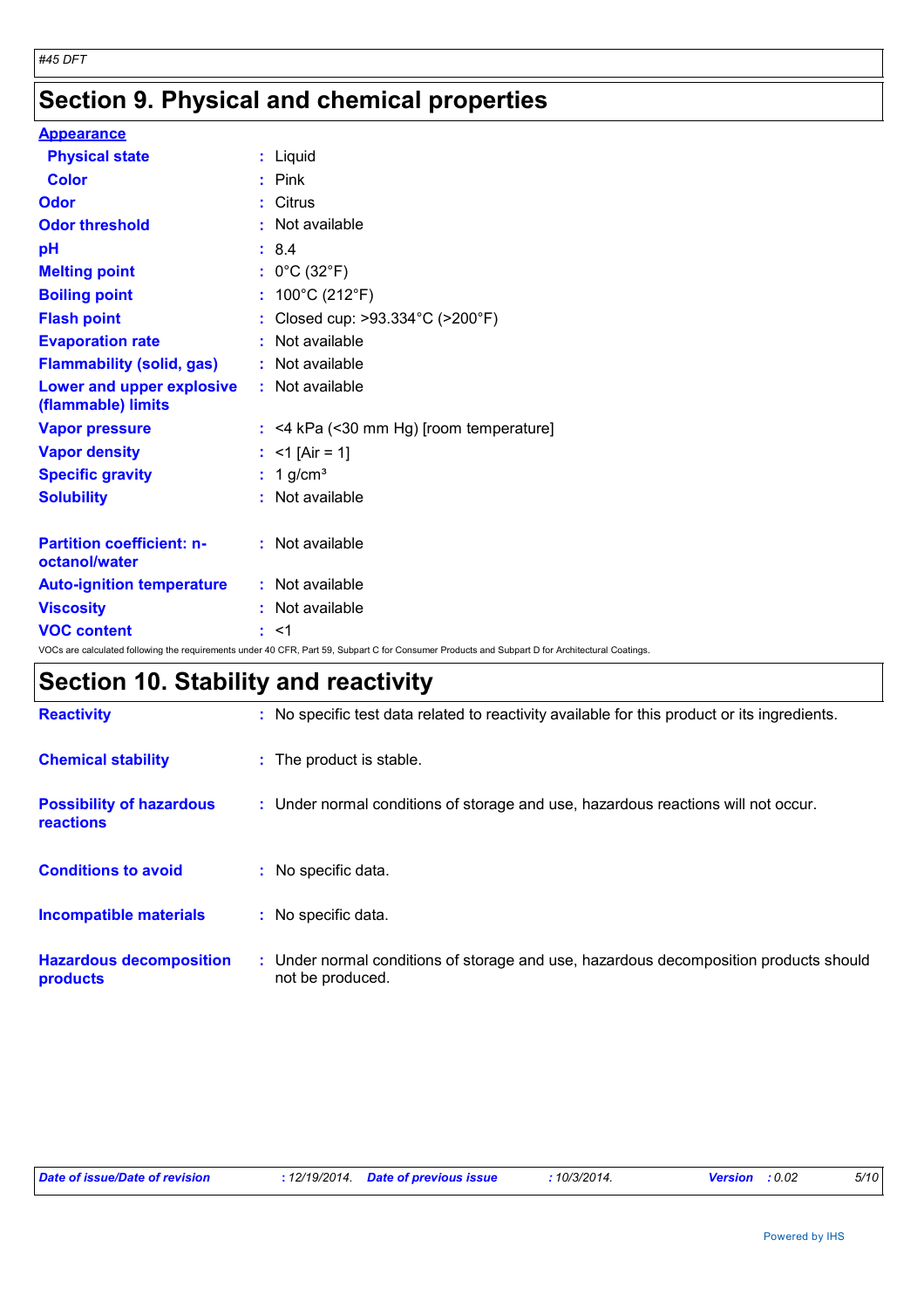### **Section 11. Toxicological information**

#### **Information on toxicological effects**

**Acute toxicity**

Not available.

#### **Irritation/Corrosion**

Not available.

#### **Sensitization**

Not available.

#### **Mutagenicity**

Not available.

#### **Carcinogenicity**

Not available.

#### **Reproductive toxicity**

Not available.

#### **Teratogenicity**

Not available.

#### **Specific target organ toxicity (single exposure)**

Not available.

#### **Specific target organ toxicity (repeated exposure)** Not available.

**Aspiration hazard**

Not available.

#### **Information on the likely routes of exposure :** Not available

| <b>Potential acute health effects</b> |                                                     |
|---------------------------------------|-----------------------------------------------------|
| <b>Eye contact</b>                    | : No known significant effects or critical hazards. |
| <b>Inhalation</b>                     | : No known significant effects or critical hazards. |
| <b>Skin contact</b>                   | : No known significant effects or critical hazards. |
| <b>Ingestion</b>                      | : No known significant effects or critical hazards. |

### **Symptoms related to the physical, chemical and toxicological characteristics**

| <b>Eye contact</b>  | : No specific data. |
|---------------------|---------------------|
| <b>Inhalation</b>   | : No specific data. |
| <b>Skin contact</b> | : No specific data. |
| <b>Ingestion</b>    | : No specific data. |

### **Delayed and immediate effects and also chronic effects from short and long term exposure**

| <b>Short term exposure</b>            |                 |
|---------------------------------------|-----------------|
| <b>Potential immediate</b><br>effects | : Not available |
| <b>Potential delayed effects</b>      | : Not available |
| Long term exposure                    |                 |

| Date of issue/Date of revision | : 12/19/2014 Date of previous issue |  | 10/3/2014. | <b>Version</b> : 0.02 | 6/10 |
|--------------------------------|-------------------------------------|--|------------|-----------------------|------|
|--------------------------------|-------------------------------------|--|------------|-----------------------|------|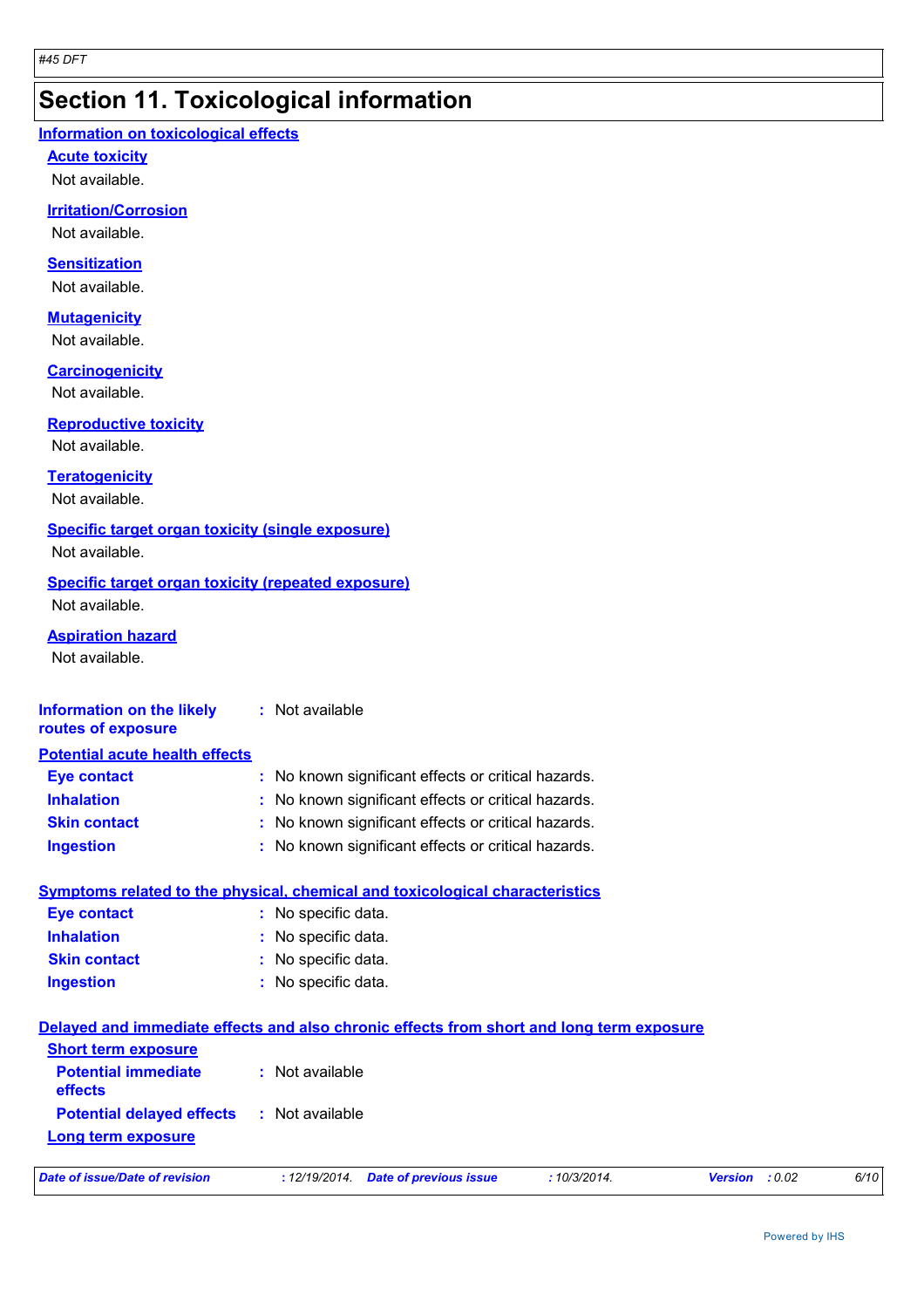### **Section 11. Toxicological information**

| <b>Potential immediate</b><br><b>effects</b>     | : Not available                                     |
|--------------------------------------------------|-----------------------------------------------------|
| <b>Potential delayed effects : Not available</b> |                                                     |
| <b>Potential chronic health effects</b>          |                                                     |
| Not available.                                   |                                                     |
| <b>General</b>                                   | : No known significant effects or critical hazards. |
| <b>Carcinogenicity</b>                           | : No known significant effects or critical hazards. |
| <b>Mutagenicity</b>                              | : No known significant effects or critical hazards. |
| <b>Teratogenicity</b>                            | : No known significant effects or critical hazards. |
| <b>Developmental effects</b>                     | : No known significant effects or critical hazards. |
| <b>Fertility effects</b>                         | : No known significant effects or critical hazards. |
|                                                  |                                                     |

### **Numerical measures of toxicity**

**Acute toxicity estimates**

Not available.

### **Section 12. Ecological information**

#### **Toxicity**

Not available.

#### **Persistence and degradability**

Not available.

#### **Bioaccumulative potential**

Not available.

#### **Mobility in soil**

| <b>Soil/water partition</b> | : Not available |
|-----------------------------|-----------------|
| <b>coefficient (Koc)</b>    |                 |

**Other adverse effects** : No known significant effects or critical hazards.

### **Section 13. Disposal considerations**

The generation of waste should be avoided or minimized wherever possible. Disposal of this product, solutions and any by-products should at all times comply with the requirements of environmental protection and waste disposal legislation and any regional local authority requirements. Dispose of surplus and non-recyclable products via a licensed waste disposal contractor. Waste should not be disposed of untreated to the sewer unless fully compliant with the requirements of all authorities with jurisdiction. Waste packaging should be recycled. Incineration or landfill should only be considered when recycling is not feasible. This material and its container must be disposed of in a safe way. Empty containers or liners may retain some product residues. Avoid dispersal of spilled material and runoff and contact with soil, waterways, drains and sewers. **Disposal methods :**

| Date of issue/Date of revision | : 12/19/2014 Date of previous issue | 10/3/2014. | <b>Version</b> : 0.02 | 7/10 |
|--------------------------------|-------------------------------------|------------|-----------------------|------|
|--------------------------------|-------------------------------------|------------|-----------------------|------|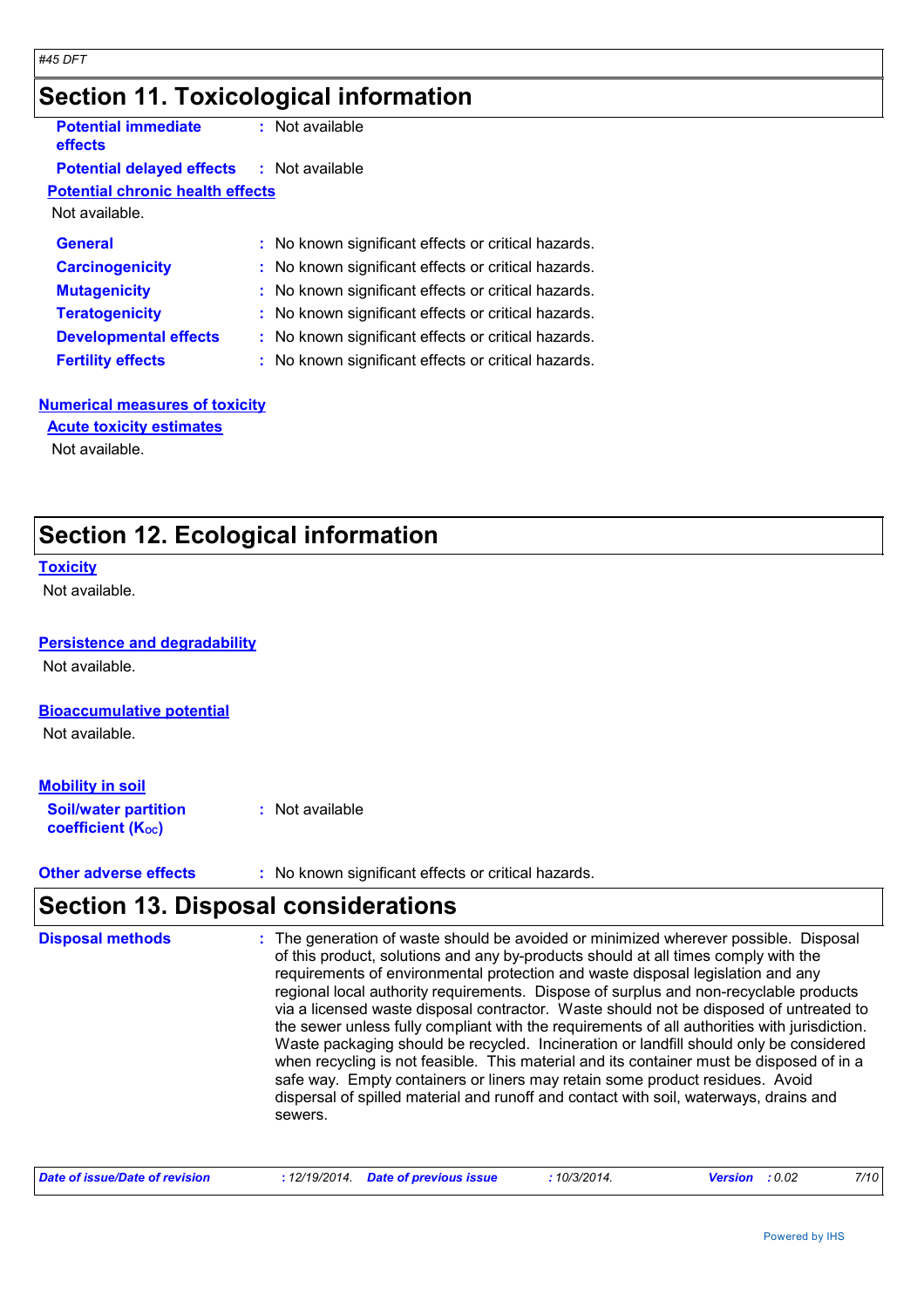### **Section 14. Transport information**

|                                      | <b>DOT Classification</b> | <b>IMDG</b>   | <b>IATA</b>              |
|--------------------------------------|---------------------------|---------------|--------------------------|
| <b>UN number</b>                     | Not regulated             | Not regulated | Not regulated            |
| <b>UN proper shipping</b><br>name    | $\overline{\phantom{a}}$  |               |                          |
| <b>Transport hazard</b><br>class(es) | $\overline{\phantom{a}}$  |               |                          |
| <b>Packing group</b>                 | $\overline{\phantom{a}}$  | -             | $\overline{\phantom{a}}$ |
| <b>Environmental</b><br>hazards      | No.                       | No.           | No.                      |
| <b>Additional</b><br>information     | $\qquad \qquad$           |               |                          |

**Special precautions for user : Transport within user's premises: always transport in closed containers that are** upright and secure. Ensure that persons transporting the product know what to do in the event of an accident or spillage.

**Transport in bulk according :** Not available. **to Annex II of MARPOL 73/78 and the IBC Code**

### **Section 15. Regulatory information**

**U.S. Federal regulations : United States inventory (TSCA 8b)**: All components are listed or exempted.

| <b>Clean Air Act Section 112 : Not listed</b><br>(b) Hazardous Air<br><b>Pollutants (HAPS)</b> |                  |  |  |  |
|------------------------------------------------------------------------------------------------|------------------|--|--|--|
| <b>SARA 311/312</b>                                                                            |                  |  |  |  |
| <b>Classification</b>                                                                          | : Not applicable |  |  |  |
| <b>Composition/information on ingredients</b>                                                  |                  |  |  |  |
| No products were found.                                                                        |                  |  |  |  |

#### **State regulations**

#### **California Prop. 65**

**WARNING:** This product contains less than 0.1% of a chemical known to the State of California to cause cancer. **WARNING:** This product contains less than 1% of a chemical known to the State of California to cause birth defects or other reproductive harm.

| <b>Ingredient name</b>                                             | <b>Cancer</b> | <b>Reproductive</b> | No significant risk<br>level | <b>Maximum</b><br>acceptable dosage<br><b>level</b> |
|--------------------------------------------------------------------|---------------|---------------------|------------------------------|-----------------------------------------------------|
| N-methyl-2-pyrrolidone                                             | No.           | Yes.                | No.                          | 3200 µg/day<br>(inhalation)                         |
| $9-(2-carboxyphenyl)-3,6-bis$<br>(diethylamino)xanthylium chloride | Yes.          | No.                 | No.                          | No.                                                 |

#### **International regulations** *Date of issue/Date of revision* **:** *12/19/2014. Date of previous issue : 10/3/2014. Version : 0.02 8/10*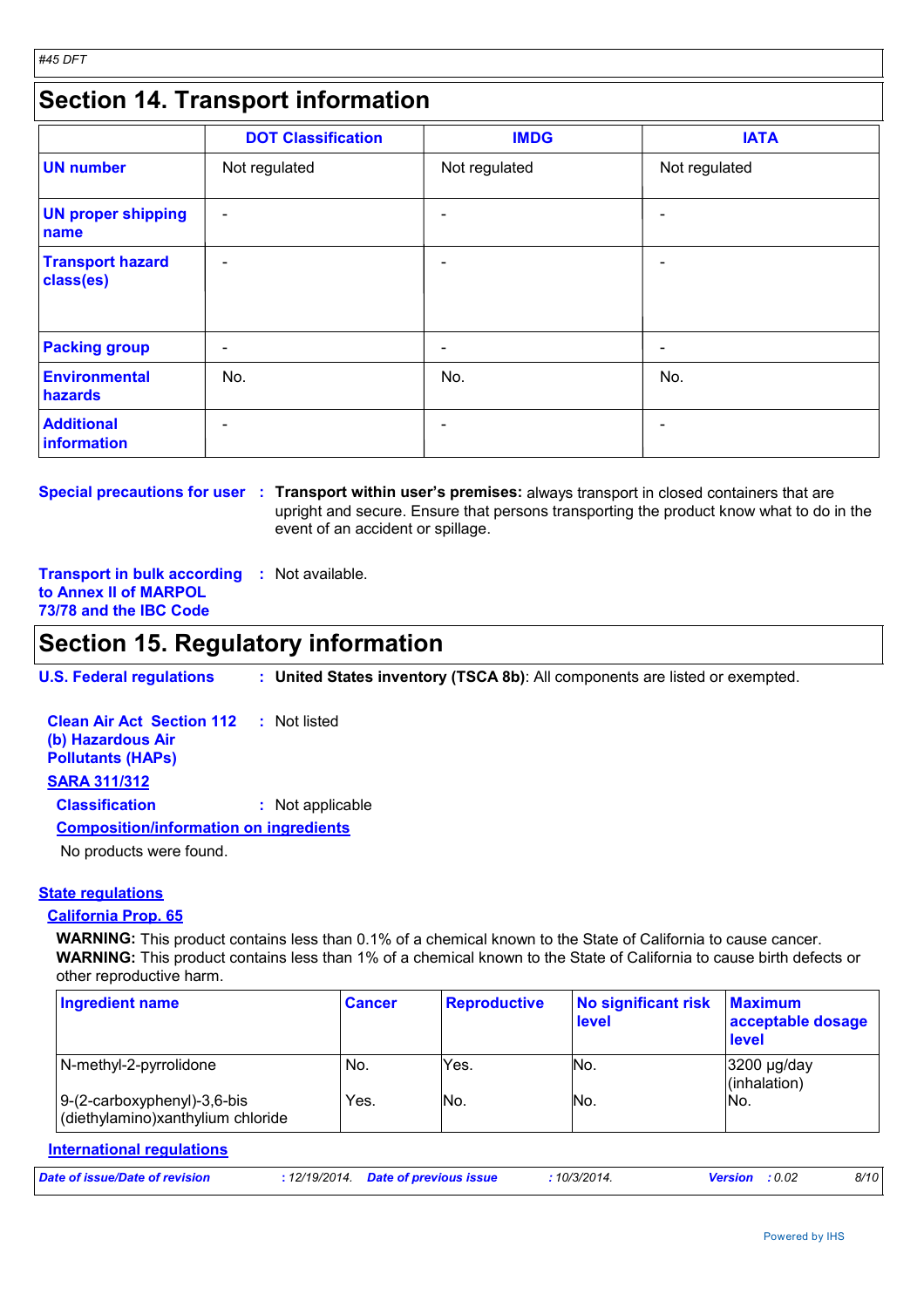### **Section 15. Regulatory information**

**Canada inventory :** All components are listed or exempted.

### **Section 16. Other information**

**Hazardous Material Information System (U.S.A.)**



**Caution: HMIS® ratings are based on a 0-4 rating scale, with 0 representing minimal hazards or risks, and 4 representing significant hazards or risks Although HMIS® ratings are not required on SDSs under 29 CFR 1910. 1200, the preparer may choose to provide them. HMIS® ratings are to be used with a fully implemented HMIS® program. HMIS® is a registered mark of the National Paint & Coatings Association (NPCA). HMIS® materials may be purchased exclusively from J. J. Keller (800) 327-6868.**

**The customer is responsible for determining the PPE code for this material.**

#### **National Fire Protection Association (U.S.A.)**



**Reprinted with permission from NFPA 704-2001, Identification of the Hazards of Materials for Emergency Response Copyright ©1997, National Fire Protection Association, Quincy, MA 02269. This reprinted material is not the complete and official position of the National Fire Protection Association, on the referenced subject which is represented only by the standard in its entirety.**

**Copyright ©2001, National Fire Protection Association, Quincy, MA 02269. This warning system is intended to be interpreted and applied only by properly trained individuals to identify fire, health and reactivity hazards of chemicals. The user is referred to certain limited number of chemicals with recommended classifications in NFPA 49 and NFPA 325, which would be used as a guideline only. Whether the chemicals are classified by NFPA or not, anyone using the 704 systems to classify chemicals does so at their own risk.**

| <b>History</b>                    |                                                                                                                                                                                                                                                                                                                                                                                                                                                                                                                                                                       |
|-----------------------------------|-----------------------------------------------------------------------------------------------------------------------------------------------------------------------------------------------------------------------------------------------------------------------------------------------------------------------------------------------------------------------------------------------------------------------------------------------------------------------------------------------------------------------------------------------------------------------|
| Date of printing                  | : 12/19/2014.                                                                                                                                                                                                                                                                                                                                                                                                                                                                                                                                                         |
| Date of issue/Date of<br>revision | : 12/19/2014.                                                                                                                                                                                                                                                                                                                                                                                                                                                                                                                                                         |
| Date of previous issue            | 10/3/2014.                                                                                                                                                                                                                                                                                                                                                                                                                                                                                                                                                            |
| <b>Key to abbreviations</b>       | $\therefore$ ATE = Acute Toxicity Estimate<br>BCF = Bioconcentration Factor<br>GHS = Globally Harmonized System of Classification and Labelling of Chemicals<br>IATA = International Air Transport Association<br>IBC = Intermediate Bulk Container<br><b>IMDG = International Maritime Dangerous Goods</b><br>LogPow = logarithm of the octanol/water partition coefficient<br>MARPOL 73/78 = International Convention for the Prevention of Pollution From Ships,<br>1973 as modified by the Protocol of 1978. ("Marpol" = marine pollution)<br>UN = United Nations |
| <b>References</b>                 | Not available                                                                                                                                                                                                                                                                                                                                                                                                                                                                                                                                                         |

**Indicates information that has changed from previously issued version.**

#### **Notice to reader**

| : 12/19/2014 Date of previous issue | Date of issue/Date of revision |  |  | 10/3/2014. | <b>Version</b> : 0.02 | 9/10 |
|-------------------------------------|--------------------------------|--|--|------------|-----------------------|------|
|-------------------------------------|--------------------------------|--|--|------------|-----------------------|------|